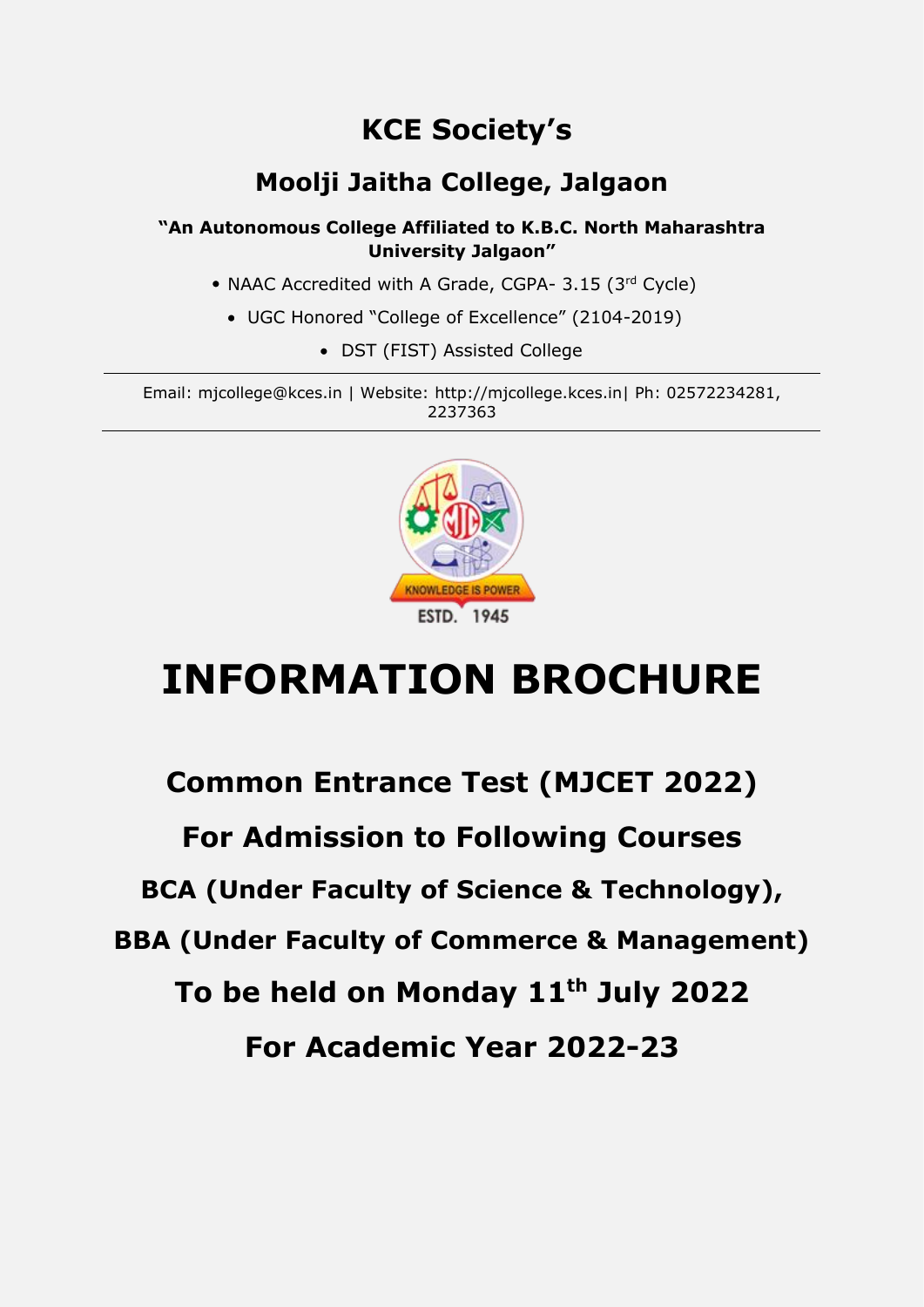### **Common Entrance Test (MJCET 2022)**

A Common Entrance Examination procedure will be adopted for admission to First

Year Courses at Moolji Jaitha College in following subjects:

- Bachelors of Computer Application (BCA)
- Bachelors of Business Administration (BBA)

#### **Admission Process**

The registration process for CET shall be offline. The student will have to visit Admission Counselling Center, M.J. College, Jalgaon register for MJCET 2022. Candidates should bring the following documents with them while coming for registration of MJCET.

- Original Copy of SSC Marksheet plus 2 Photocopies.
- Original Copy of HSC Marksheet plus 2 Photocopies (if available).
- Copy of Caste Certificate and Non-Creamy Layer Certificate (if applicable).
- Copy of Aadhar Card.
- Copy of Covid-19 Vaccination Certificate.
- Passport size Photograph.

After successfully registering for MJCET, the acknowledgement slip of the same will be given to student. CET Examination FEES of Rs 400 should be paid in cash at the Admission Counselling Center at the time of filling the registration form. Students shall keep a copy of payment proof with them. It is Compulsory for a student to attempt MJCET for getting admission to above mentioned courses.

#### **Eligibility Criteria**

- Eligibility criteria for appearing for CET: Candidates for XII or equivalent or XII Pass
- Course Specific Eligibility Criteria:

| Sr. No.                      | <b>Course</b>                                        | <b>Specific Eligibility</b>                                                                                                                                              |
|------------------------------|------------------------------------------------------|--------------------------------------------------------------------------------------------------------------------------------------------------------------------------|
| 1                            | (Under<br>BCA<br>Faculty of Science<br>& Technology) | 1) A candidate for being eligible for admission to any of<br>the Degree courses shall have passed 12th Std.<br>Examination (H.S.C. $10+2$ ) from any stream with English |
| $\mathcal{P}$                | (Under<br><b>BBA</b><br><b>Faculty</b><br>οf         | as passing subject and has secured 45% marks at 12th<br>Std.                                                                                                             |
| Commerce<br>&<br>Management) |                                                      | 2) Two years Diploma in Pharmacy after H.S.C., Board of<br>Technical Education conducted by Government of<br>Maharashtra or its equivalent.                              |
|                              |                                                      | 3) Three Year Diploma Course (after H.S.C., i.e. 10th<br>Standard) of Board of Technical Education conducted by<br>Government of Maharashtra or its equivalent.          |
|                              |                                                      | 4) MCVC                                                                                                                                                                  |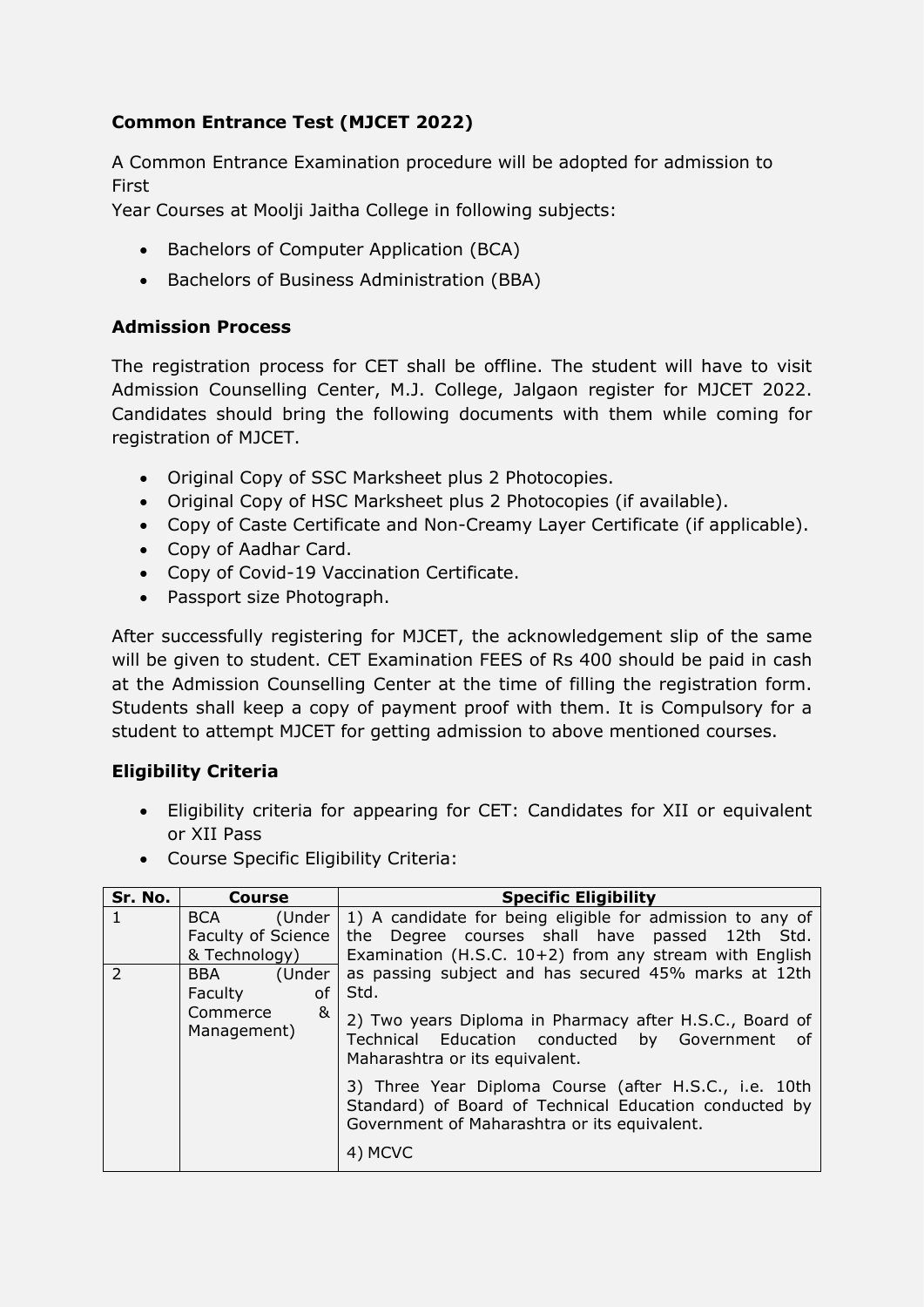\* In addition to above, the candidate must have appeared and qualified in MJCET Examination held by the School of Commerce & Management.

#### **Rules of Entrance Examination:**

- The mode of entrance examination will be online form. The student can attempt the exam from their home through their smart phones or computers. The link to exams and username and password shall be mailed to them along with their hall tickets 3 days prior to the exams.
- The student must attempt the examination on the specified day and time mentioned to them in the email.
- The question paper will consist of only objective questions.
- Each question has four options, out of each only one is correct.
- Entrance examination consists of single paper of 45 minutes duration that contains 50 questions carrying maximum of 100 marks.

#### **Syllabus for Entrance Examination (up to 10+2 level):**

- English Vocabulary and Grammar
- General Aptitude
- Basic IT
- Current Affairs

#### **Steps in MJCET Process:**

- Read the instructions given in information brochure carefully.
- Visit Admission Counselling Center, Room No 3, Swami Vivekananda Bhavan, M.J. College, Jalgaon.
- Fill out the Application Form for MJCET.
- Attach the necessary documents along with the form.
- Pay MJCET Fees of Rs 400
- Last Date of Online Filling Application form is **5 th July 2022**
- In case of any discrepancy/deficiency in the application form/attached documents; you are required to intimate the deficiencies to Admission Counseling Center before the last date of submission of application form.
- The list of eligible candidates for appearing to MJCET will be available on the website.
- The list of eligible candidates for appearing to MJCET will not be published in any newspaper or will not be communicated to any candidate personally by post.
- If the candidate has any objection related with the merit list, he/she may contact the Admission Counseling Center and submit his/ her objection with proper documents.